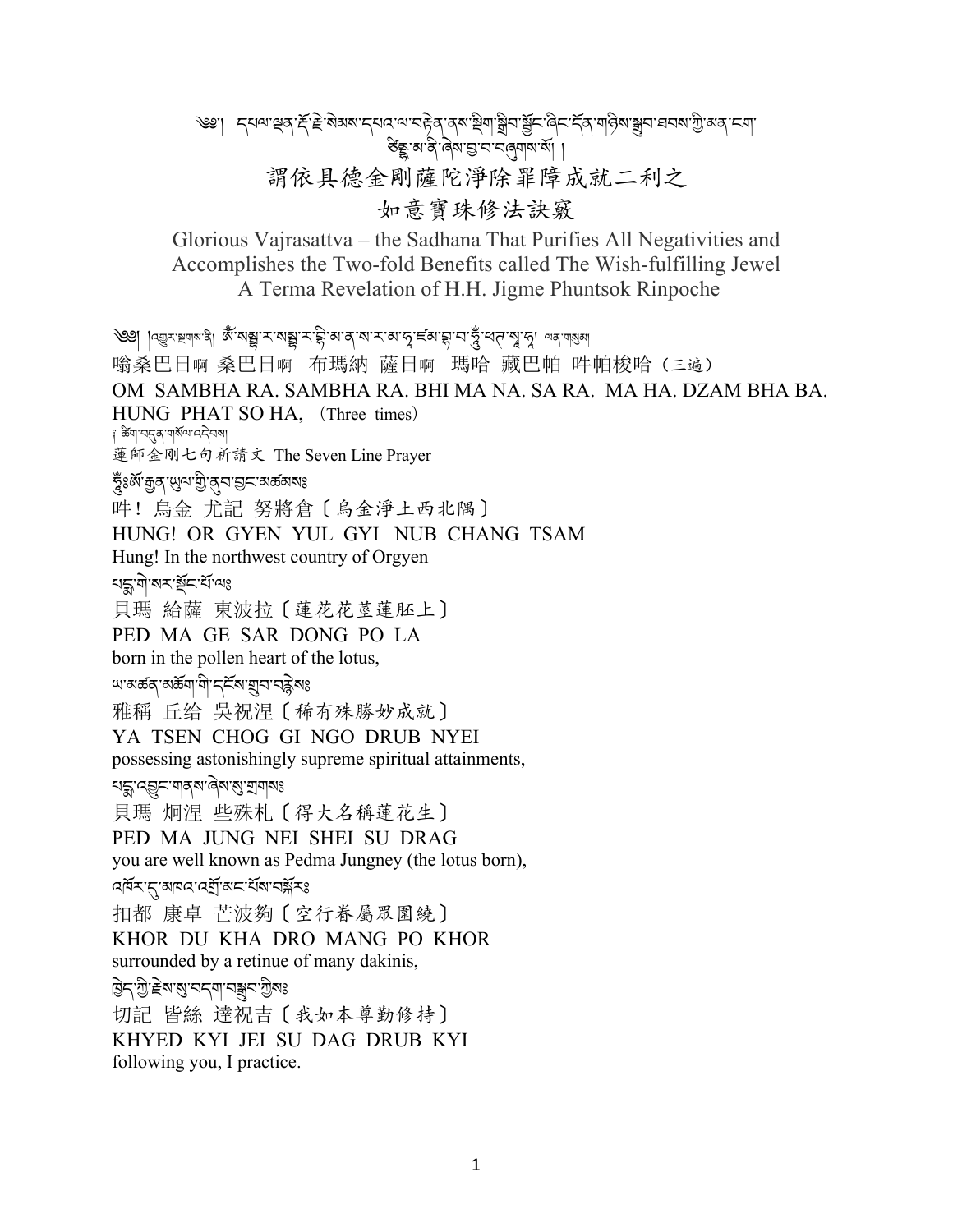ইর্স্ট্রম'নক্লনম'শ্রিস'নানিমাম'মু'নার্মন্যঃ 欽吉 拉契 沙殊梭〔祈請降臨賜加持〕 CHIN GYI LAB CHIR SHEG SU SOL Please come forth to bestow blessings. f་g་པVྨ་སིhི་Jྂཿ ལན་ག,མ། 咕嚕 貝瑪 悉地吽 〔三遍〕 GURU PEDMA SIDDHI HUNG(Recite three times) ন্নুনম'নৰ্শ্ৰ'নী 皈依 Going for Refuge ৰ'ৰ্মা বন্দৰ্ম'মুন'মুন'ৰ্মবি'ননা। 南摩 德內 江秋 寧佈巴〔南摩從今乃至菩提果〕 NAMO DI NE CHANG CHUB NYING PÖ BAR NAMO From now until I reach full enlightenment, ২িমাঝান্না নৃত্য বার্মি বার্মী । 如蕩 既扣 江措達〔如海諸部壇城主〕 RIG DANG KYIL KHOR GYA TSÖ DAG with intense faith and devotion ন্ন'ম'ৰ্ই'ক্ল'ৰ্মম'ন্ন'মে'ৰে' | 喇嘛 多傑 森巴拉〔上師金剛薩陀前〕 LA MA DORJE SEMPA LA I take refuge in Guru Vajrasattva, থিন্' ক্ৰম'ন্ন্ন' থম' মুনম'মু' মক্তী । অৰ' শমুৰ্যা 宜契 達比 嘉速祈〔吾以勝解信皈依〕(三遍) YID CHE DED PEI KYAB SU CHI **(repeat 3 times**) the Lord of the Oceans of Buddhas and Mandalas. ষ্মিৰুম নন্ত্ৰী **發心** Generating Bodhicitta ঝনমেণ্ডৰ মুৰ্ত্য কৰি বিভাগৰ পৰি । 咖念 卓哇 塔達袞〔一切等空諸有情〕 KHA NYAM DRO WA TA DAG KÜN To liberate from samsaric suffering all mother sentient beings, so vast in number that they fill space itself, গাচৰ বেইও মালা ব্ৰিমালা বহী । 丹蝶 薩拉 悟用契〔為得安慰竟樂地〕 TEN DEI SA LA UK YUNG CHIR and to bring them to the state of permanent happiness,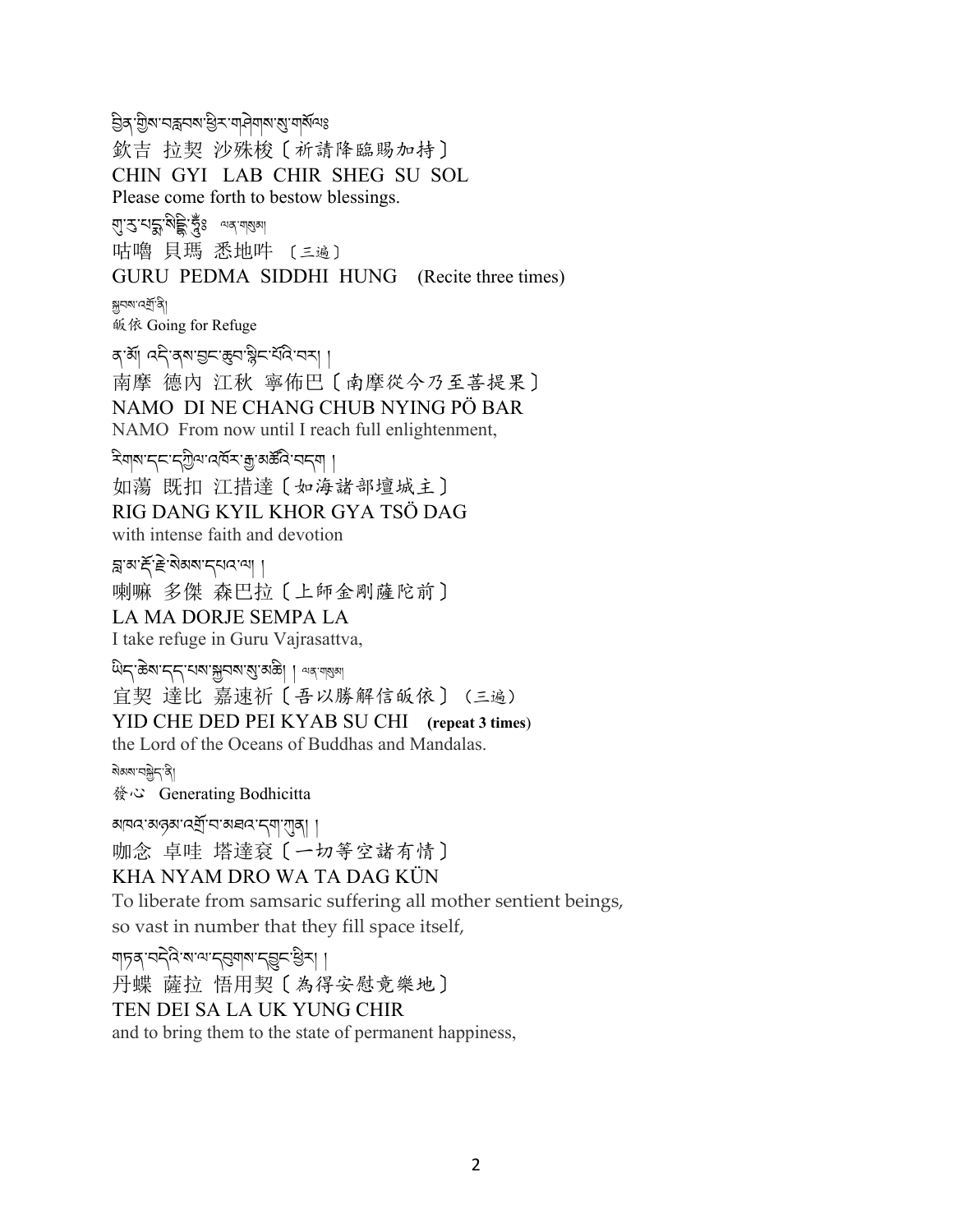থ্রম'ন্মা'থিন্'শ্রী'নর্স্কর'ণ'্যার্| ।

禮盎 宜既 遵巴袞〔身語意之諸精勤〕

LÜ NGAG YID KYI TSÖN PA KÜN

I shall diligently engage my three doors (body, speech, and mind) in virtuous deeds,

ସି୯.ୱିଧ.जञ.८८.५ଅज.२॥ जिथ.बाथिओ

江秋 藍蕩 抓密夏〔皆當不離菩提道〕(三遍)

CHANG CHUB LAM DANG DRAL MI CHA (repeat 3 times) and never depart from the path of enlightenment.

8་བ6ེད་ནི། 觀聖尊 Generating the Deity:

tྰཿ རང་མ`ན་མཆོད་vིན་Q་མཚkའི་དpས། ། 啊 攘敦 卻真 江措悟〔啊 自前如海供雲中〕 AH RANG DÜN CHÖD TRIN GYA TSÖ Ü

AH In front of oneself, amidst ocean clouds of various offerings,

चन्दानगराञ्चा अदिग्वन्दा । 貝嘎 達威 丹定杜〔白蓮月輪座墊上〕 PED KAR DA WAI DEN TENG DU upon a white lotus and moon cushion,

হিনাৰা বেৰ্মে নেৰা ব্ৰেছ কৰি কাৰ্যা

如地 巴丹 多傑森〔部主金剛薩陀尊〕

RIK DÜ PAL DEN DORJE SEM

sits the Lord of all Buddhas --Vajrasattva,

ন্সাম আৰু আৰু বিজ্ঞাপত্তি বিজ্ঞাপন কৰি 嘎薩 達哇 既比蕩〔明現潔白皎月色〕 KAR SAL DA WA GYE PAI DANG as pure white as the waxing moon.

াৰ্ম'যাউনা'শ্ৰুনা'যান্ত্ৰিম'ৰ্ই' ইন্ম' বন্ধুৰুমা৷ 夏既 恰霓 多智南木〔一面二手持鈴杵〕 ZHAL CHIG CHAG NYI DO DRIL NAM He has one face and two hands; the right raises a dorje to his heart, the left holds a bell at his waist.

শ্ৰমে:স্ক্ৰীৰ ক্ৰম স্ক্ৰীৰ আৰু স্মান কৰি আৰু বি 隆固 契作 既仲修〔圓滿報飾跏趺坐〕 LONG KÜ CHE DZOK KYIL TRUNG ZHUK Adorned with the Sambhogakaya ornaments, he sits cross-legged in the vajra position,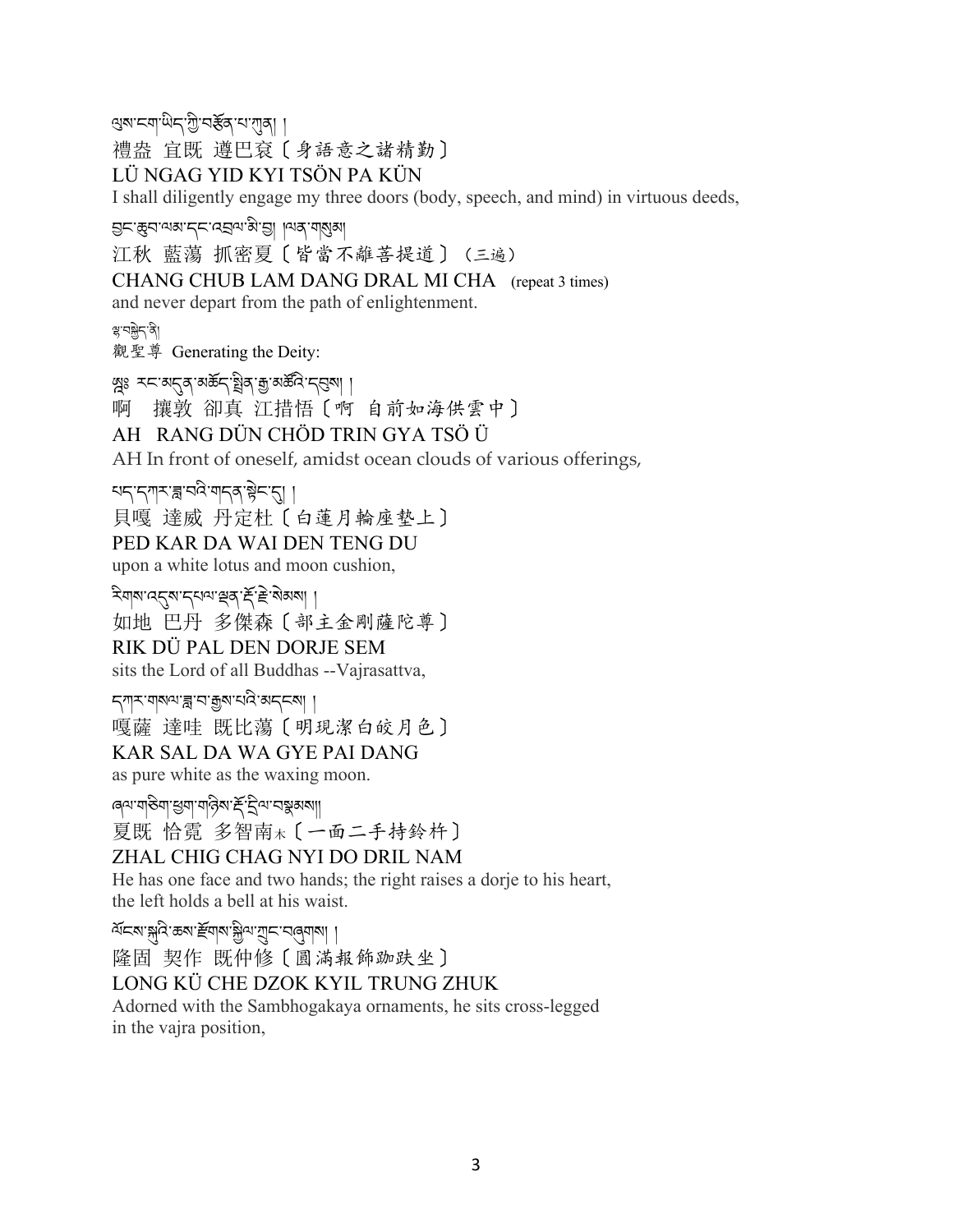ཡེ་ཤེས་འོད་ཟེར་dོགས་བÅར་འÇོས། ། 耶喜 喔色 秋俱處〔放射智光遍十方〕 YE SHE ÖD ZER CHOK CHUR TRÖ radiating wisdom light which pervades the ten directions.

Éངས་བའི་ཡིད་ངོར་Ñམ་མེར་གསལ། ། 當為 官沃 拉美薩〔澄淨意中觀明然〕 DANG WE YID NGOR LHAM MER SAL Thus, vividly visualize with a clear, pure mind. সু:ঝ'ক্ল'ম'ৰ্ই' ই'ৰ্মঝমা । 界瑪 喇嘛 多傑森〔嗚呼上師金薩尊〕 KYE MA LA MA DORJE SEM Alas! Guru Vajrasattva, do not go back on your word! গ্রুষ শ্রীদেখা ব্রন্দ ক্রিমার্জা। 問既 但嘉 涅恭內〔請憶往昔所立誓〕 NGÖN KYI DAM CHA NYER GONG NE I beseech you ঘন্ম মঁমাম রুম ঘ্রমা মী সমা কর ক্রমনা 達梭 念塔 森間南〔吾等痛苦諸有情〕 DAG SOK NYAM TAK SEM CHEN NAM

to hold me and all beings, destitute like me,

্ল্মণম'ইম'ইম'ম্' নেইব'থৰ' অৰ্হন। । 圖既 既素 增巴作〔哀懇大悲以攝持〕 TUK JE JE SU DZIN PAR DZÖD with your compassion.

ইনাজ্য- (ব্রিমার্জ ব্রিমার্জ । 透美 杜內 達哇杜〔無始以來至今生〕 TOG MED DÜ NE DA BAR DU All negativities and transgressions committed through my three doors

গ্ৰম'ম্না'থিন'গ্ৰী'ষ্ট্ৰমা'ঞ্লন' ক্কৰুৱা । 禮阿 宜既 得棟南〔身語意造諸罪墮〕 LÜ NGAG YID KYI DIG TUNG NAM in all my lifetimes without beginning,

हिन्धरार्षदारु कार्यदार्थना 既達 空杜 杜松達〔如同已服惡毒藥〕 JI TAR KHONG DU DUK SONG TAR which are like deadly poisons I have taken,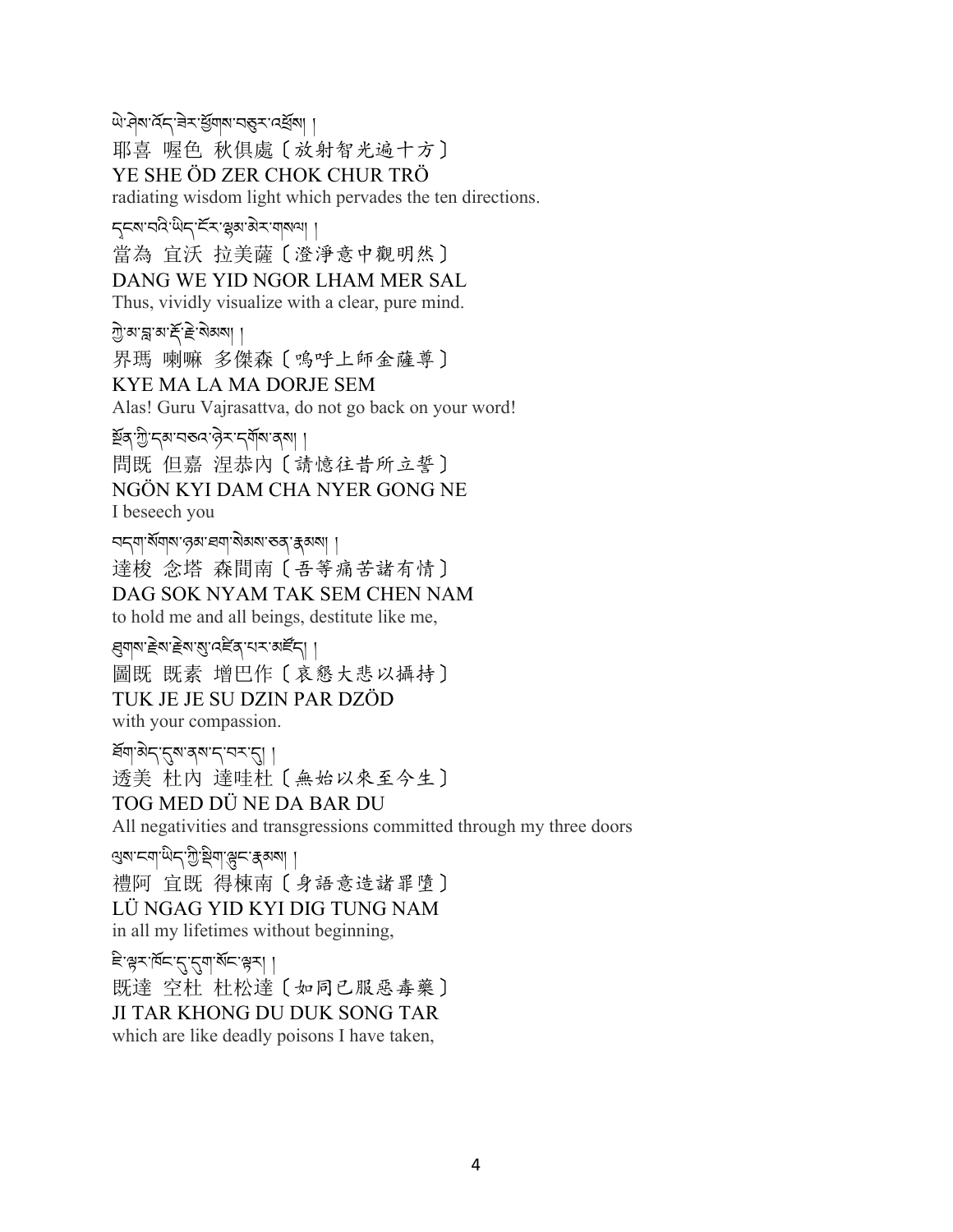গার্ক্রন বর্ত্রন রেশ র্মুখ্য অর্ন্স এন বেশ বিদ্যা 農究 札布 陀襄夏〔深生追悔發露懺〕 NONG GYÖD DRAK PÖ TOL ZHING SHAK I expose and confess with intense remorse and regret.

ৰ্ষ্টিৰ্`ঙ্কন্`ৰ্ষ্ৰ্আ্ম'আন্মৰ্শ্মা ৰা 欽恰 梭拉 巴玖將〔今後縱遇命難時〕 CHIN CHED SOG LA BAB GYUR KYANG From now on, even at the cost of my life

৯'ৰ্বৰাঅম'ক্কৰাম'মী'বজ্ৰীন'ৰা ।

密悟 利南 密既納〔亦絕不造諸惡業〕 MI Ö LE NAM MI GYID NA

I will never commit any inappropriate deeds.

ব্ছেম'থ্বি'ষ্ণুৰ্'গ্ৰীম'যাৰীয়াম'মাৰ্হঁন'্মা ।

遵畢 間既 速作拉〔祈汝悲眼視吾等〕

DZUM PAI CHEN GYI ZIK DZÖD LA

Please look upon us with your compassionate eyes;

འཇམ་མཉེན་dག་གིས་དpགས་ད\ང་èོལ། །

江寧 恰格 悟雍作〔柔和之手賜解脫〕

JAM NYEN CHAG GI UK YUNG TSOL

bestow the relief of liberation with your gentle hand.

ঘন্মান্নজৈমাত্ত্বাস্নমাত্ত্বাণী। 達蕩 森間 湯嘉既〔我與一切諸有情〕 DAG DANG SEM CHEN TAM CHED KYI May all deteriorations and transgressions of samaya,

དམ་ཚ?ག་ཉམས་ཆགས་nན་དག་ཅིང་། ། 丹策 念恰 袞達經〔失壞誓言皆令淨〕 DAM TSIG NYAM CHAK KÜN DAG CHING my own and all beings', be purified, and

अर्क्ष्ण'द्द्द्ध्व्'र्अद्द्द्द्भ्'सुन'र्गुव् 秋蕩 屯夢 悟竹袞〔一切勝共諸悉地〕 CHOG DANG TÜN MONG NGÖ DRUB KÜN may all the supreme and common siddhis be accomplished

<u>၎</u>าลูเลิราราสซีระที่ । 達大 霓特 竹巴作〔祈今悉皆得成辨〕 DA TA NYID DU DRUB PAR DZÖD at this very moment!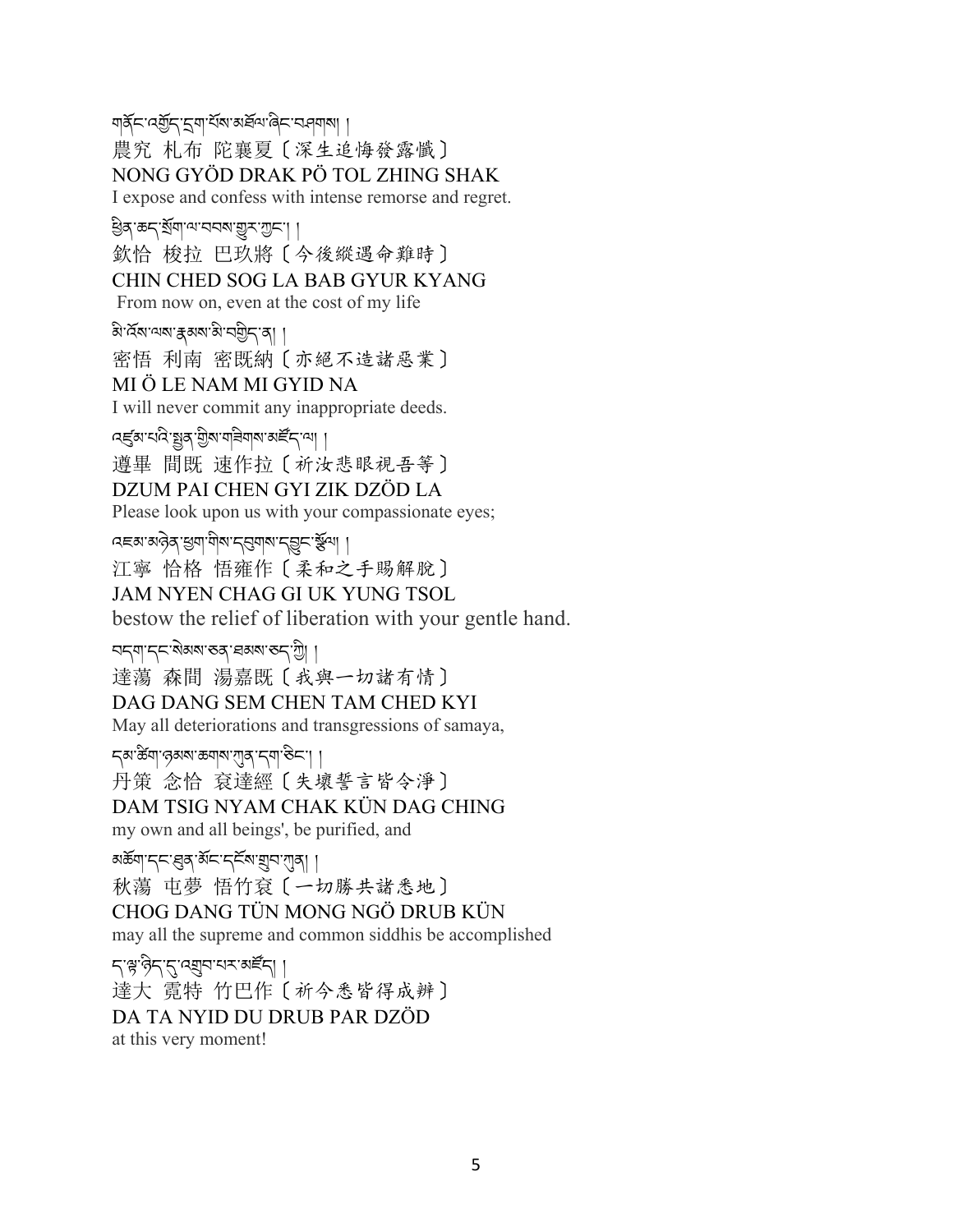ฺदेष'यार्थय'ददेवष'गुे'र्ख्य'र्'ञ्चेवष'यदि'र्क्स'यदे'र्क्म'त्रष| अँ'यह्'ष'मृ'जूँ। दत्तव'यत्वायदि'चङ्गय'र्थ'रक्षण'तत्वायराज्ञान्दा । ब'ग्याण|| अवर'यञ्चे'य'द्रा নস্ৰা' নিম' হাৰ্না

如是以祈禱的方式,且具足四對冶力而誦唸四十萬遍的" 嗡班雜日薩陀吽 "心咒 後,則破根本誓言罪亦能清淨也。薩瑪雅!最後迴向及誦吉祥文。

Through purifying with the four remedial powers as in this supplication, if you recite the mantra **OM BENZAR SATO HUNG** four hundred thousand times, even deteriorations of root samaya will be purified. SAMAYA

བ%ོ་བ་ནི།

迴向 Dedication of Merit

খ্ৰুঁ। বইৰ অৰ্ক্টৰ ব্ৰেম্বাৰ্মুখ বলীক্ষ্মালোৰী ।

吽 迪吋 杜孫 給措袞〔吽 此善為主三世業〕

HUNG DI TSÖN DÜ SUM GE TSOK KÜN

HUNG This merit, which represents the merit accumulated throughout the three times,

अন্নন'ন্নুম'ন্শ্ৰ্'নন্দ্ৰি' (ব'ন্নাৰ্শ্ৰ্' ।

塔利 卓威 敦杜沃〔迴向為利無邊眾〕

TA LE DRO WAI DÖN DU NGO

is dedicated to the welfare of all limitless living beings.

्णव् गुम्नाई हेन्द्रे बेबबादयवाणी

袞江 多傑 森巴宜〔願諸一切能速得〕

KÜN KYANG DORJE SEMPA YI

May each swiftly achieve

গ্যাঁ বেধন'খুম'ন' ইন'থম'ৰ্দ্ৰী ।

果彭 紐杜 透巴修〔金剛薩陀埵之果位〕

GO PANG NYUR DU TOB PAR SHOG

the enlightened state of Vajrasattva!

བN་ཤིས་ནི། 吉祥 Prayer of Auspiciousness

জ্য আৰু স্কুৰাজ্য আৰু স্কুৰাজ্য আৰু

嗡 剛囊 固宜 間杜達〔嗡諸現清淨身莊嚴〕

## OM GANG NANG KU YI GYEN DU DAG

OM All appearance is pure as the ornament of the enlightened body. ন্নাম্ৰানামান্ত্ৰীস্থল কৰা দিৱস্থা

札札 阿既 若哇作〔諸聲圓滿密咒性〕

## DRA DRAK NGAK KYI ROL WAR DZOK

All sound is perfect as the play of enlightened speech.

इव सॅग ह्यावा गुन्दर दुञ्जेवा ।

戰多 圖既 盎杜夢〔諸念成熟智慧中〕

DREN TOG TUK KYI NGANG DU MIN

All thoughts are fully ripened as the state of enlightened mind.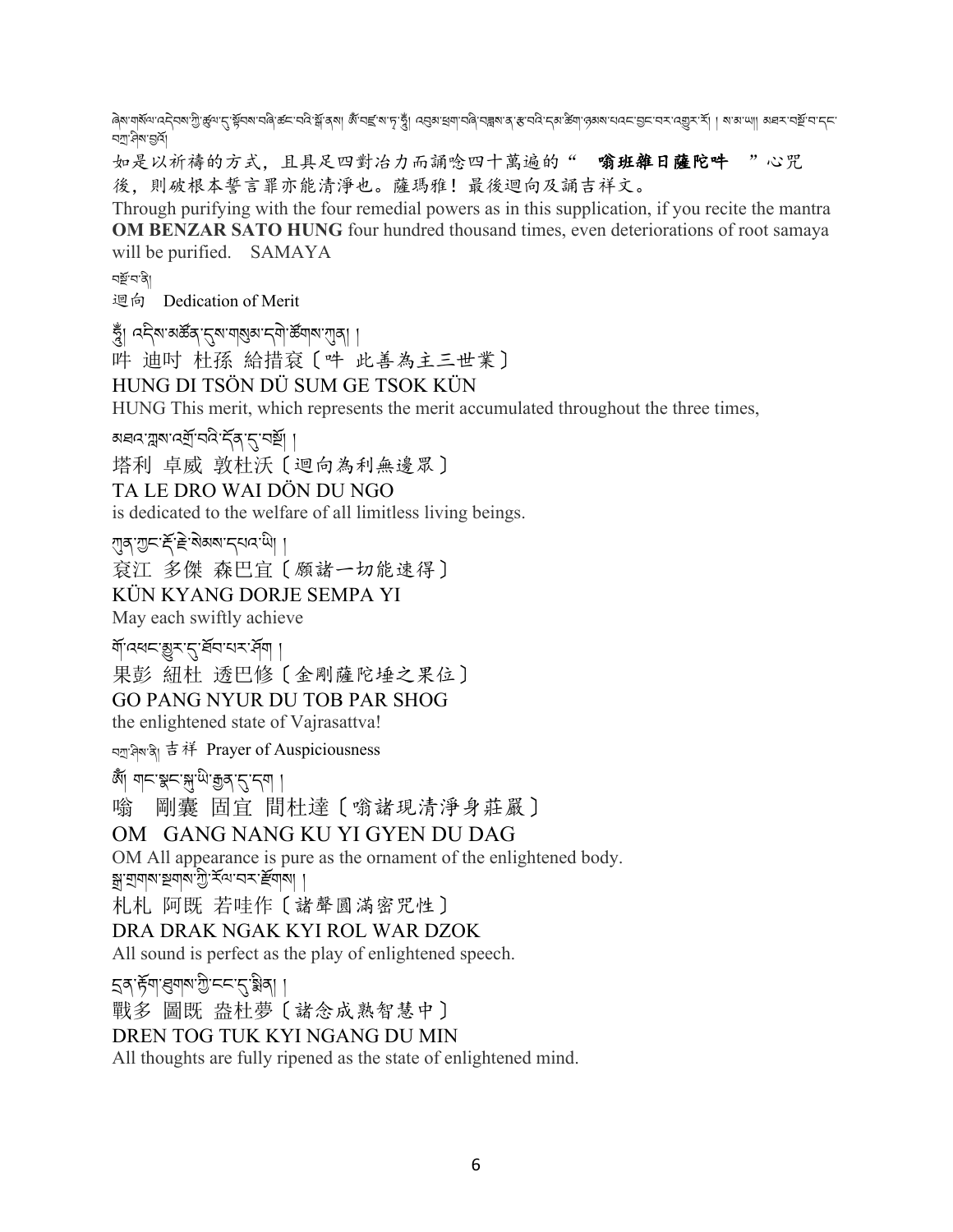ধ্ৰুষ্ক উঁমাৰা ব্যৱসাৰে বিদ্যালী ৷

彭措 報巴 札西修〔盛德圓滿願吉祥〕

## PÜN TSOK PAL BAR TASHI SHOG

May the splendor of Guru Vajrasattva, fully endowed, blaze auspiciously!

ङ्खादा दद्दे, दु.ञ्ज.भ्वाद् अं.अ. अ. अ. स्थादेवादा स्ट्राज्य अर्देदल, अर्ज, स्थाजल, स्थाजल, से साल से अर्थ, अर्<br>स्थादा दद्दे, यु.भ्राज आर्थे, अर्था अर्थ स्थान स्थान स्थान स्थान स्थान स्थान स्थान से अर्थ अर्थ स्थान स्थान َ অ্যাদেক, পূড় দ্রা ক্রয় ১৯. অন্য নির্দু জ্বিন, প্রম্ভুখ প্রদ্ধ প্রায় প্রদা বিনা প্রিন (2) প্রথ এই নেডু ।<br>ব্য

લવ પૉવ ધૅચ વા દ્વારા કે વર્દ્દવ વર્ષો અવા સામારી કો અર્થવ દેખા છે. તે લગ્નો હામારી આ વાને તો કરી આ વાની આ વાની

་ར་རོས་ར་དགོས་པས་ཀུན་ལྱི་རུགས་ལ་འརོགས་པར་ལུ། འརྲིགས་མེད་ཕུན་རརོགས་སོགས་བྱ་རུང་རོས་སྲེལ་འརྲོལ་འྲོལ་ལོ་ན་བྲོལ་བུན་དགོལ་བछས་དགེའོ། |

於丁丑年三月十一日,這套儀軌于亞旺羅珠宗美之清淨覺性力中顯現,其弟子無垢戒者筆 錄。願諸吉祥!公元一九九七年四月七日 若如法唸此心咒四十萬遍者,則獲得三百億六 字心咒之功德,今生必成辨一切所願之義,來世亦決定往生極樂世界等自己所欲之淨土, 恭請諸位應當了知此理。此乃法王晉美彭措等喇榮大佛學院之上萬僧眾為證。願增吉祥! 註:若欲修習此法者,請接受口傳。

On the 11th day of the 3rd month in the (which fire ox year?) Fire Ox year, this arose by the power of peerless Ngawang Lodrö's [1] clear awareness and was recorded by the disciple Tsultrim Drimed. May there be virtue! Written on April 17th, 1997, according to the solar calendar. Anyone who properly recites the specified number of six-syllable mantras (i.e., four hundred thousand), will receive the benefits of having accumulated thirty billion recitations. Certainly, all that you desire in this life will swiftly come to you, and in the future you will take birth in whichever pure realm you wish, such as Dewachen. There need be no doubt of this, so all should take this practice to heart! Signed by H.H. Jigmed Phuntsok in confirmation that he and the sangha of ten thousand at Larung Monastery [established this]. [2] Virtue! Note: If you wish to practice this sadhana, you would have to receive the oral transmission.

[1] Ngawang Lodrö is one of the names for H.H. Jigmed Phuntsok Rinpoche.

[2] It has been explained that when this treasure was revealed, the sangha of ten thousand at Larung immediately performed the practice, accumulating thirty billion of the mantras. Its blessings are therefore particularly powerful because of this timely, intensive practice right when it was emerging in this world.

ঁ নৃণানৰ্শ্ৰ'ৰী

迴向文: Dedication of Merit

བསོད་ནམས་འདི་ཡིས་ཐམས་ཅད་གཟིགས་པ་ཉིད། །

所囊 得以 它見 色巴霓〔此褔已得一切智〕 SOD NAM DI YI THAM CHED ZIG PA NYID By this merit, through the nature of complete omniscience, ইন'ৰ্ম'দ্বিম'ঘৰ্ন'ক্সেম'ৰ্ম'ট্ৰন'ষ্টন'।। 陀涅 霓比 扎囊 龐切將〔摧伏一切過患敵〕 THOB NEI NYEI PAI DRA NAM PHAM CHEI SHING and the total defeat of all negative forces, <u>क्ले</u>'का व 'व क्रेवे' म्या क्षया सबा सेन स्थित। । 接噶 納起 巴龍 初巴以〔生老病死猶波濤〕 KYE GA NA CHI BA LUNG TRIG PA YI from the turbulent waves of birth, old age, sickness, death,